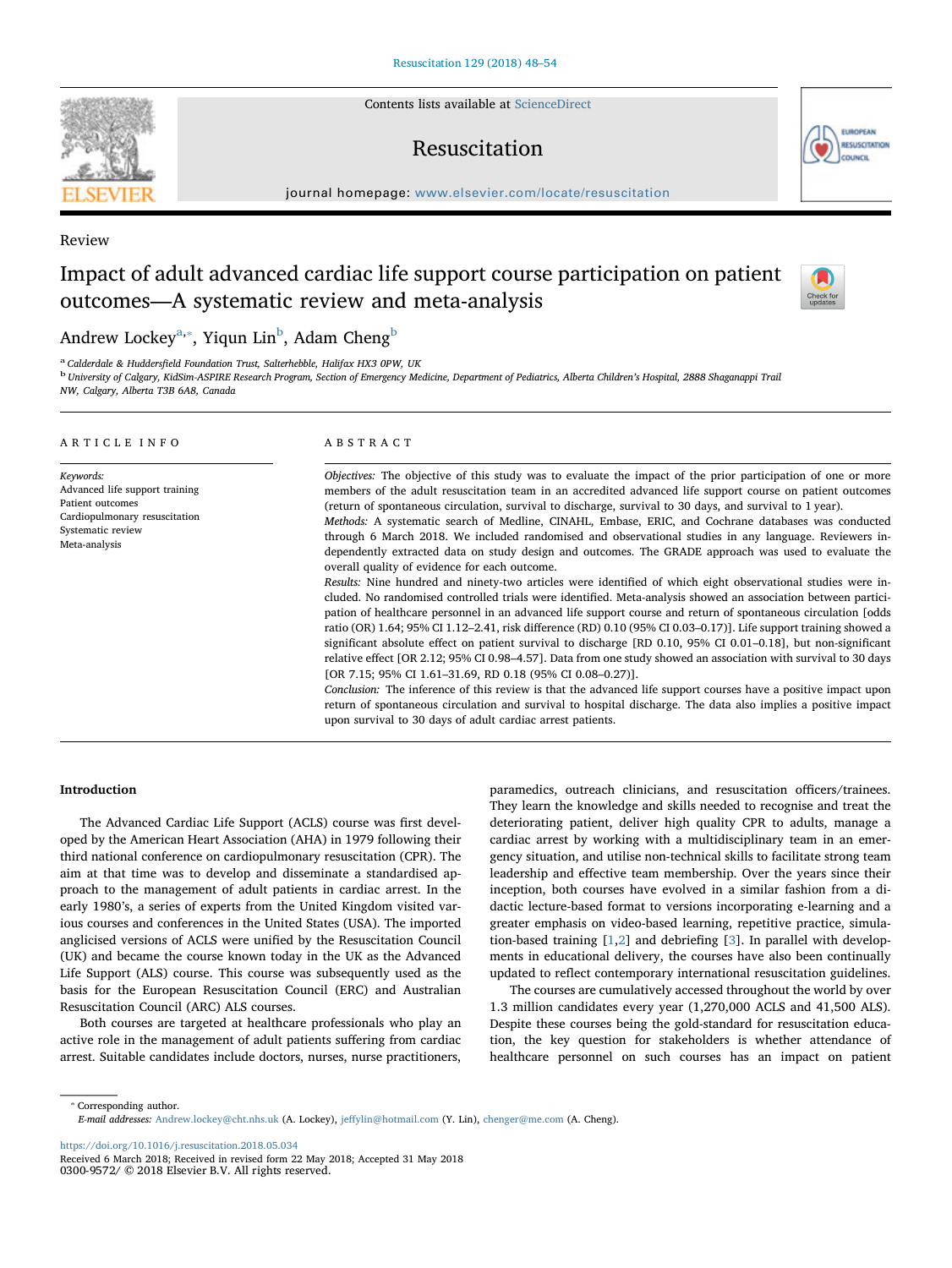outcomes. This is particularly important since evidence suggests that skills of many providers tend to decay within months of taking resuscitation courses [[1](#page-6-0),[4](#page-6-3)]. We aimed to conduct a systematic review and meta-analysis of the published literature to determine if participation of one or more members of the resuscitation team in an accredited advanced life support course improves patient outcomes.

## Methods

The review was planned, conducted and reported in adherence with PRISMA (Preferred Reporting Items for Systematic Reviews and Meta-Analyses) standards of quality for reporting meta-analyses [\[5\]](#page-6-4). The study was registered with Prospero on 17 November 2017 (registration number CRD42017081667).

## PICO question

We structured our question according to the PICO format – Population/Patient, Intervention, Comparator, and Outcome [[6](#page-6-5)]. We asked, "In adult patients who have a cardiac arrest (P), does prior participation of one or more members of the resuscitation team in an accredited advanced life support course (I) as opposed to no such participation (C) affect the following patient outcomes – return of spontaneous circulation (ROSC), survival to hospital discharge, survival to 30 days, or survival to one year (O)?"

## Study eligibility

Studies of any language were included that specifically looked at the impact upon adult patient outcomes of attendance at an accredited advanced cardiac life support course, including the AHA ACLS, RC(UK), ERC or ARC ALS course, by one or more of the healthcare personnel attending a patient in cardiac arrest. Studies looking at other types of life support courses (e.g. trauma, paediatric, neonatal, basic life support) were excluded. Studies that only looked at the impact of individual components of the course (e.g. defibrillation, airway management, drug therapy) were also excluded. We included both randomized trials and observational studies in the systematic review.

#### Data sources

We searched Medline, CINAHL, Embase, ERIC, and Cochrane with the last search date of 6 March 2018. The search strategy included terms "advanced cardiac life support", "cardiopulmonary resuscitation", "health personnel", "medical staff" and "nursing staff". The complete search strategy is described in Appendix 1 in Supplementary material. We also searched OpenGrey, EThOS and MedNar for reports presented at symposia, conferences, workshop and meetings.

#### Study selection

The titles of all potentially eligible studies were screened for inclusion with 100% agreement by two reviewers (AL, AC). Any articles that were included were also scrutinised for additional citations that may be relevant to the PICO. Any disagreements between the reviewers were resolved by discussion.

## Data collection

Data from each paper was independently extracted by each reviewer and any conflicts were resolved by discussion to reach consensus. Data was collated separately for each outcome, namely return of spontaneous circulation (ROSC), survival to hospital discharge, survival to 30 days, and survival to 1 year. These outcomes were prioritised separately by two authors (A.L. and A.C.) as 'critical' with a consensus agreement on this in view of the impact upon patient as opposed to educational outcomes.

#### Analysis and GRADE approach

We used both quantitative and qualitative syntheses of evidence. Considering the clinical and content heterogeneity of included studies, we used a random effects model for meta-analysis. Data was entered into Review Manager (RevMan5, The Cochrane Collaboration, Oxford, UK) to calculate the odds ratio (OR) and risk difference (RD), 95% confidence intervals and statistical heterogeneity. Heterogeneity between studies was assessed by reviewing the methodology in each study, as well as visually inspecting the forest plots, which were statistically assessed using the chi-squared test. The extent of heterogeneity among studies was expressed with  $I^2$ , with  $I^2$  values > 50% indicating large inconsistency or heterogeneity [\[7\]](#page-6-6). We conducted sensitivity analyses for ROSC and survival to hospital discharge by pooling results of studies with the same study designs.

The GRADE (Grades of Recommendation, Assessment, Development and Evaluation) approach was used to evaluate the overall quality of evidence with respect to five different domains of quality [[8](#page-6-7)]: (1) limitation of study design and execution; (2) inconsistency; (3) indirectness; (4) imprecision; and (5) publication bias across all included trials. An evidence profile was created with one row dedicated to each outcome. Rating was conducted independently by two raters (A.L. and A.C.). Where there was disagreement, consensus was reached by discussion.

# Results

## Study selection

The search identified 992 articles. Of these, 974 articles were excluded leaving 18 full text articles to be screened for eligibility (see Appendix 2 in Supplementary material). Ten papers were excluded as they were either: literature reviews that contained no additional data, studies of the wrong population (not a formal advanced life support course as an intervention), editorials, simulation-based research (i.e. with no clinical outcomes), or examining only individual advanced life support interventions. In total, eight observational studies were identified for inclusion from the initial search. No additional studies of relevance were found by searching the grey literature.

#### Study characteristics

The study design and participant characteristics of included studies detailing any population differences are summarised in [Table 1](#page-2-0). All of the studies related to in-hospital cardiac arrest, with no studies referring to out-of-hospital cardiac arrest. The studies were conducted between 1986 and 2011. One study [[9](#page-6-8)] related to the RC(UK) ALS course, whilst the remainder related to the AHA ACLS course delivered in a range of locations (USA, Brazil and India). Five studies were retrospective pre- and post-intervention cohort analyses [9–[13\]](#page-6-8). One study was a retrospective cohort study [[14\]](#page-6-9) and two were prospective cohort studies [[15,](#page-6-10)[16\]](#page-6-11). In total, there were 1732 participants. Six studies  $(n = 1461)$  analysed the return of spontaneous circulation. Seven studies ( $n = 1507$ ) analysed survival to hospital discharge. One study  $(n = 156)$  analysed survival to 30 days. Two studies  $(n = 455)$  analysed survival to 1 year. We were unable to formally evaluate the publication bias due to limited number of studies for each meta-analysis. It should be noted however that published outcomes were variable.

#### Risk of bias within studies

The risk of bias assessment is summarised in [Table 2.](#page-3-0) There were two main issues identified relating to eligibility criteria and presence of confounding issues. Only four studies [[10,](#page-6-12)[13,](#page-6-13)[14](#page-6-9)[,16](#page-6-11)] contained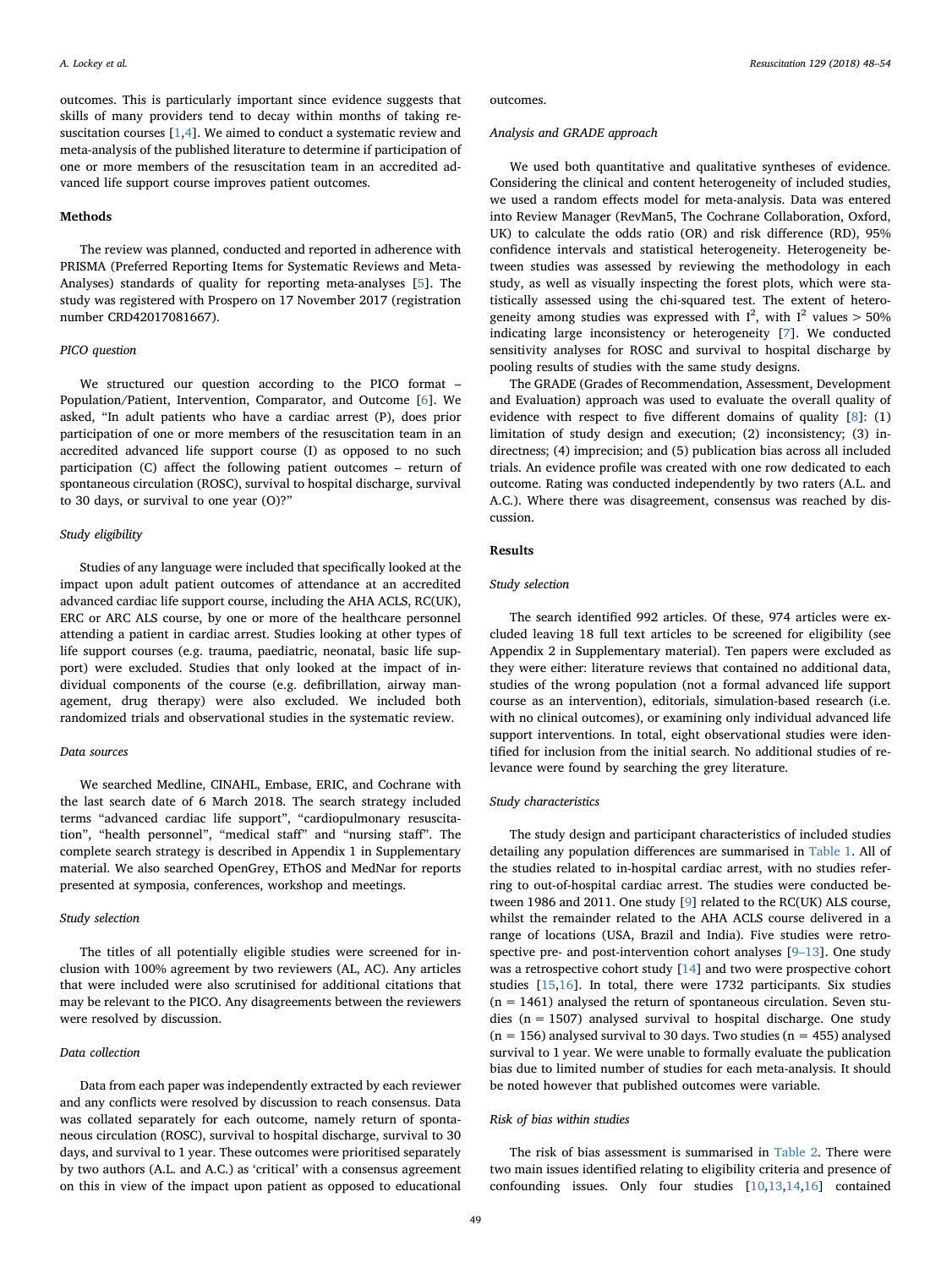<span id="page-2-0"></span>

| Summary of included studies.<br>Table 1               |                                                                                                                                                                                                                      |                                                                            |                                                                                                                 |                                                                                                                       |                                                                                                                                                                                                                                                                                                                                                                                     |
|-------------------------------------------------------|----------------------------------------------------------------------------------------------------------------------------------------------------------------------------------------------------------------------|----------------------------------------------------------------------------|-----------------------------------------------------------------------------------------------------------------|-----------------------------------------------------------------------------------------------------------------------|-------------------------------------------------------------------------------------------------------------------------------------------------------------------------------------------------------------------------------------------------------------------------------------------------------------------------------------------------------------------------------------|
| Study                                                 | Design                                                                                                                                                                                                               | Setting                                                                    | Number of patients                                                                                              | Outcome measures                                                                                                      | Results                                                                                                                                                                                                                                                                                                                                                                             |
| $[101]$ (386)<br>Lowenstein                           | Retrospective cohort study, pre- and post-AHA ACLS                                                                                                                                                                   | 379 bed urban teaching hospital,<br><b>Boston USA</b>                      | 90-37 pre ACLS (68% male; Age 68yr<br>53 post ACLS (48% male; Age 65yr<br>$+/-1.8$<br>$+/-2.1$                  | ROSC; Survival to hospital<br>discharge                                                                               | ROSC increased from 32% to 60% ( $p = 0.009$ )<br>Survival to hospital discharge increased from<br>48%); Post ACLS (VF 25%, Asystole 56%)<br>- 1st rhythm: Pre ACLS (VF 39%, Asystole<br>13% to 23% (p = NS)                                                                                                                                                                        |
| Sanders (1994)<br>$\begin{bmatrix} 11 \end{bmatrix}$  | Retrospective cohort study, pre- and post-AHA ACLS                                                                                                                                                                   | bed rural community hospital,<br>Emergency Department in 42<br>Arizona USA | 60.7 yr $+/-23.6$ ; 35 post ACLS (51%<br>64-29 pre ACLS (66% male; Age<br>male; Age 69.6yr+/-17.3)              | ROSC; Survival to hospital<br>discharge                                                                               | No significant difference in ROSC (2/29 vs 7/<br>40%); Post ACLS (VF 44%, Asystole 29%)<br>- 1 st rhythm: Pre ACLS (VF 36%, Asystole<br>35) and survival to discharge (1 vs 2)                                                                                                                                                                                                      |
| Makker (1995)<br>$[15]$                               | ACLS certified Emergency Physicians, and non-certified<br>resuscitated by AHA ACLS certified medical residents,<br>Parallel, prospective, consecutive sample of patients<br>physicians                               | 437 bed community teaching<br>hospital, New Jersey USA                     | and 104 ED residents; 45 non-ACLS;<br>225-180 ACLS: 76 medical residents<br>60.9% male; Age 63.4yr + $/$ - 17.6 | <b>ROSC</b>                                                                                                           | ROSC ACLS certified medical 48.7% vs certified<br>37.8% vs non-ACLS certified 46.7% ( $p = NS$ )<br>ED 29.8% ( $p = 0.010$ ); All ACLS certified<br>- 1 st rhythm: VF/VT 26.2%, Asystole 15%                                                                                                                                                                                        |
| Camp (1997) [12]                                      | Retrospective cohort study, pre- and post-AHA ACLS                                                                                                                                                                   | 119 bed rural community<br>hospital, Georgia USA                           | 236-42 pre; 179 post ACLS; no data on<br>age range or sex                                                       | Survival to hospital discharge                                                                                        | - Pre-intervention 35.7% survivors vs<br>Post-intervention 29.1% survivors<br>- No data on 1 <sup>st</sup> rhythm<br>(p > 0.3)                                                                                                                                                                                                                                                      |
| Pottle (2000) [9]                                     | Retrospective cohort study, pre- and post-RC(UK) ALS                                                                                                                                                                 | 181 bed specialist cardiothoracic<br>hospital, Harefield UK                | 299-139 pre; 160 post ALS; 68.1%<br>male; Age 72 yr (range 21-88)                                               | discharge; Survival to 1 year<br>ROSC; Survival to hospital                                                           | - Increase in ROSC (71.94% to 80%) and Survival<br>Similar numbers surviving to 1 year (22.3% vs<br>- 1 st rhythm: VF/VT 58.3%, Asystole 21.7%<br>to discharge (32.8% to 41.9%)<br>20.6%)                                                                                                                                                                                           |
| Dane (2000) [14]<br>Moretti (2007)<br>$\overline{16}$ | one member of team trained in AHA ACLS vs no trained<br>Parallel, multi-centre prospective cohort study (at least<br>Parallel, cohort case comparison (nurse trained vs<br>untrained in AHA ACLS)<br>member of team) | 550 bed tertiary centre, Georgia<br>7 hospitals in Brazil<br>USA           | 156-54 not trained; 102 trained; no<br>117-29 non-ACLS; 88 ACLS<br>data on age range or sex                     | Survival to hospital discharge<br>ROSC; Survival to hospital<br>discharge; Survival to 30<br>days; Survival to 1 year | survival to 30 days ( $p < 0.02$ ) and survival to<br>Increased survival to discharge for ACLS group<br>Survival rate 37.5% in ACLS trained group vs<br>10.3% in in-ACLS trained group (p < $0.02$ )<br>- No p values available (authors contacted)<br>1 st rhythm: VF 21.6%, Asystole 15.8%<br>Significant increase in ROSC ( $p = 0.04$ )<br>1 year (p < $0.002$ ) for ACLS group |
| Sodhi (2011) [13]                                     | Retrospective cohort study, pre- and post-AHA ACLS                                                                                                                                                                   | 250 bed tertiary care hospital,<br>India                                   | 627-284 pre ACLS (57% male; Age<br>$(54.8\%$ male; Age 55.1yr + $/$ -6.9)<br>58.8yr +/-8.2); 343 post ACLS      | ROSC; Survival to hospital<br>discharge                                                                               | - Increase in survival to discharge 23.1% to<br>- Increase in ROSC from 18.3% to $28.3\%$<br>No data on 1 <sup>st</sup> rhythm<br>69.1% ( $p < 0.001$ )<br>(p < 0.005)<br>$(p = 0.23)$                                                                                                                                                                                              |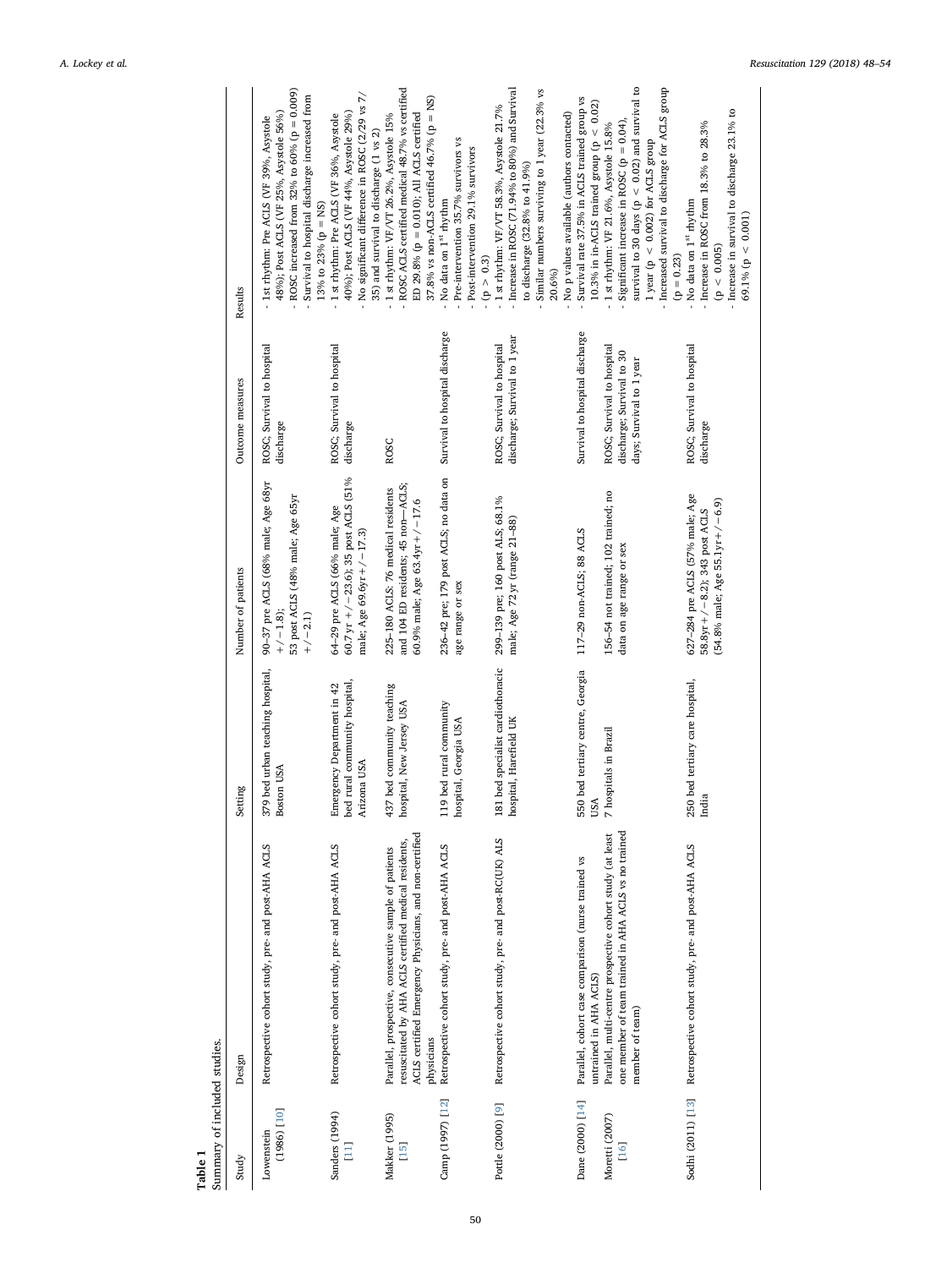<span id="page-3-0"></span>

| Table 2                  |  |
|--------------------------|--|
| Risk of bias assessment. |  |

|                |      |         |                       |                 |                         | Non-RCT bias assessment |                  |                   |           |
|----------------|------|---------|-----------------------|-----------------|-------------------------|-------------------------|------------------|-------------------|-----------|
| Study          | Year | Design  | <b>Total Patients</b> | Population      | <b>Industry Funding</b> | Eligibility Criteria    | Exposure/Outcome | Confounding       | Follow Up |
| Lowenstein     | 1986 | Non-RCT | 90                    | AHA ACLS        | No                      | Low                     | Low              | Low               | Low       |
| <b>Sanders</b> | 1994 | Non-RCT | 64                    | <b>AHA ACLS</b> | No                      | High <sup>b</sup>       | Low              | Low               | Low       |
| Makker         | 1995 | Non-RCT | 225                   | AHA ACLS        | No                      | Unclear <sup>c</sup>    | Low              | High <sup>d</sup> | Low       |
| Camp           | 1997 | Non-RCT | 236                   | <b>AHA ACLS</b> | No                      | Highe                   | Low              | High <sup>d</sup> | Low       |
| Pottle         | 2000 | Non-RCT | 299                   | RC(UK) ALS      | No                      | High <sup>1</sup>       | Low              | High <sup>d</sup> | Low       |
| Dane           | 2000 | Non-RCT | 117                   | AHA ACLS        | Partial <sup>a</sup>    | Low                     | Low              | High              | Low       |
| Moretti        | 2007 | Non-RCT | 156                   | AHA ACLS        | No                      | Low                     | Low              | Low               | Low       |
| Sodhi          | 2011 | Non-RCT | 627                   | <b>AHA ACLS</b> | No                      | Low                     | Low              | High              | Low       |

<span id="page-3-7"></span><sup>a</sup> Portions of the research were funded by a Teaching Methods Grant from AHA to the first author.

<span id="page-3-2"></span> $<sup>b</sup>$  Did not elaborate on exclusion criteria for cardiac arrest patients.</sup>

<span id="page-3-3"></span> $c$  All incidents analysed but not clear how identified.

<span id="page-3-4"></span> $d$  Prognostic factors not adjusted for in statistical analysis of most studies; considered low if they reported characteristics of patients in one group vs another and described p values.

<span id="page-3-5"></span><sup>e</sup> Differing and unclear eligibility criteria for three periods of study.

<span id="page-3-6"></span><sup>f</sup> Only those with completed audit form (86.5%) included.

sufficient detail about eligibility criteria for inclusion, including clear exclusion criteria. In one study [[12\]](#page-6-15), there were differing eligibility criteria for the three periods of study. In another [\[9\]](#page-6-8), only those with a completed audit form were included. Only three studies [[10,](#page-6-12)[11](#page-6-14)[,16](#page-6-11)] were assessed to be low risk for confounding issues. The remaining studies did not report characteristics in the different groups and therefore could not demonstrate that prognostic factors had been adjusted for in the statistical analysis. All of the studies were assessed to be low risk for exposure, outcome and follow up.

Results

The results are summarised in [Table 3.](#page-3-1)

## Return of spontaneous circulation

For the critical outcome of return of spontaneous circulation, we identified six studies  $[9-11, 13, 15, 16]$  $[9-11, 13, 15, 16]$  $[9-11, 13, 15, 16]$  $[9-11, 13, 15, 16]$  $[9-11, 13, 15, 16]$  $[9-11, 13, 15, 16]$  $[9-11, 13, 15, 16]$  (n = 1461; very low quality evidence downgraded for risk of bias, inconsistency, indirectness and imprecision) with data ranging from 1979 to 2010. The data showed an association between course participation and return of spontaneous circulation, with a pooled odds ratio of 1.64 (95% CI 1.12–2.41; [Fig. 1\)](#page-4-0)

#### <span id="page-3-1"></span>Table 3

Summary of findings. Question: ALS compared to no ALS for health problem or population.

|                                   | Certainty assessment                              |                      |                      |                      |                      |                         |                       |                       | Effect                            |                                        | Certainty            | Importance      |
|-----------------------------------|---------------------------------------------------|----------------------|----------------------|----------------------|----------------------|-------------------------|-----------------------|-----------------------|-----------------------------------|----------------------------------------|----------------------|-----------------|
| Noof<br>studies                   | Study design                                      | Risk of bias         | Inconsistency        | Indirectness         | Imprecision          | Other<br>considerations | <b>ALS</b>            | no ALS                | Odds<br>Ratio<br>(95% CI)         | Risk<br>Difference<br>(95% CI)         |                      |                 |
| <b>ROSC</b><br>6                  | observational<br>studies                          | serious <sup>a</sup> | seriousb             | serious <sup>c</sup> | serious <sup>d</sup> | none                    | 378/873<br>$(43.3\%)$ | 203/588<br>(34.5%)    | OR 1.64<br>(1.12)<br>2.41)        | RD 0.10<br>$(0.03)$ to<br>0.17)        | ⊕<br><b>VERY LOW</b> | <b>CRITICAL</b> |
| 7                                 | Survival to Discharge<br>observational<br>studies | serious <sup>a</sup> | serious <sup>b</sup> | serious <sup>c</sup> | serious <sup>d</sup> | none                    | 259/893<br>$(29.0\%)$ | 100/614<br>$(16.3\%)$ | OR 2.12<br>$(0.98)$ to<br>4.57)   | RD 0.10<br>$(0.01)$ to<br>0.18)        | ⊕<br><b>VERY LOW</b> | <b>CRITICAL</b> |
| 30 day survival<br>-1             | observational<br>studies                          | not serious          | not serious          | not serious          | serious <sup>d</sup> | none                    | 22/102<br>$(21.6\%)$  | 2/54<br>$(3.7\%)$     | OR 7.15<br>$(1.61)$ to<br>31.69)  | RD 0.18<br>$(0.08)$ to<br>0.27)        | ⊕<br><b>VERY LOW</b> | <b>CRITICAL</b> |
| 1 year survival<br>$\overline{2}$ | observational<br>studies                          | serious <sup>a</sup> | seriousb             | not serious          | serious <sup>d</sup> | none                    | 51/262<br>(19.5%)     | 31/193<br>$(16.1\%)$  | OR 3.61<br>$(0.11)$ to<br>119.42) | <b>RD 0.08</b><br>$(0.13)$ to<br>0.30) | ⊕<br><b>VERY LOW</b> | <b>CRITICAL</b> |

CI: Confidence interval; OR: Odds ratio; RD: Risk difference.

Explanations.

<span id="page-3-8"></span><sup>a</sup> Mixture of serious and low risk of bias studies.

<span id="page-3-9"></span> $b$  Some studies showed significant improvement, and some showed no improvement.

<span id="page-3-10"></span><sup>c</sup> Differences in patient type, hospital type, provider type and team composition, and nature of intervention.

<span id="page-3-11"></span><sup>d</sup> Absence of confidence intervals.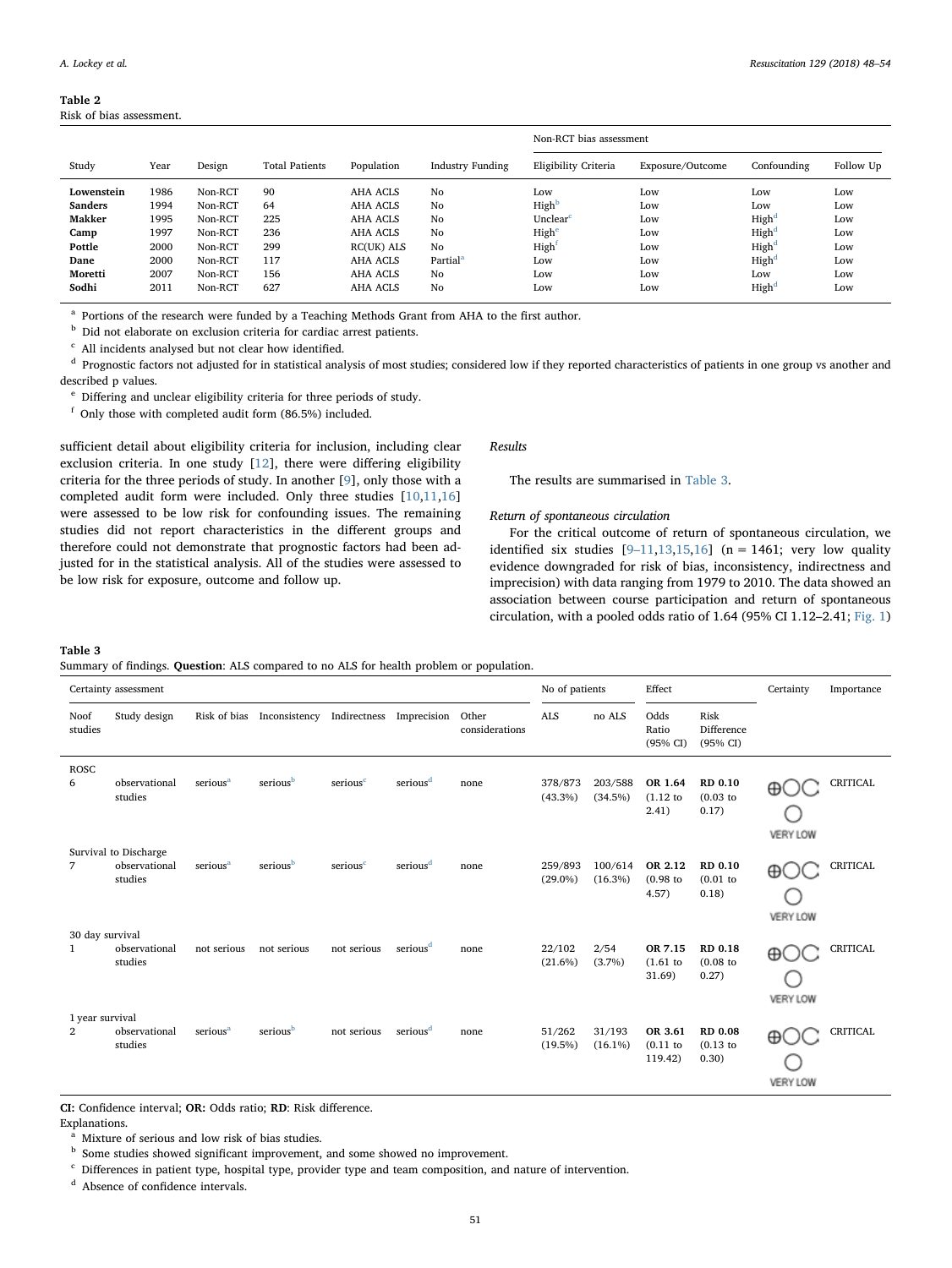<span id="page-4-0"></span>

|                                                                                                 | A(C)LS        |       | <b>No A(C)LS</b>    |     |            | <b>Odds Ratio</b>          | <b>Odds Ratio</b>                      |
|-------------------------------------------------------------------------------------------------|---------------|-------|---------------------|-----|------------|----------------------------|----------------------------------------|
| <b>Study or Subgroup</b>                                                                        | <b>Events</b> | Total | <b>Events Total</b> |     |            | Weight M-H, Random, 95% CI | M-H, Random, 95% CI                    |
| Makker 1995                                                                                     | 68            | 180   | 21                  | 45  | 17.7%      | $0.69$ [0.36, 1.34]        |                                        |
| <b>Pottle 2000</b>                                                                              | 128           | 160   | 100                 | 139 | 21.5%      | 1.56 [0.91, 2.67]          |                                        |
| Sodhi 2011                                                                                      | 97            | 343   | 52                  | 284 | 27.0%      | 1.76 [1.20, 2.58]          |                                        |
| Moretti 2007                                                                                    | 46            | 102   | 16                  | 54  | 16.5%      | 1.95 [0.97, 3.94]          |                                        |
| Lowenstein 1986                                                                                 | 32            | 53    | 12                  | 37  | 12.6%      | 3.17 [1.32, 7.66]          |                                        |
| Sanders 1994                                                                                    |               | 35    |                     | 29  | 4.7%       | 3.38 [0.64, 17.71]         |                                        |
| <b>Total (95% CI)</b>                                                                           |               | 873   |                     |     | 588 100.0% | 1.64 [1.12, 2.41]          |                                        |
| <b>Total events</b>                                                                             | 378           |       | 203                 |     |            |                            |                                        |
| Heterogeneity: Tau <sup>2</sup> = 0.10; Chi <sup>2</sup> = 9.83, df = 5 (P = 0.08); $I^2$ = 49% |               |       | 100<br>0.01<br>0.   |     |            |                            |                                        |
| Test for overall effect: $Z = 2.53$ (P = 0.01)                                                  |               |       |                     |     |            |                            | 10<br>Favours no A(C)LS Favours A(C)LS |

Fig. 1. Return of spontaneous circulation.

and a pooled risk difference of 0.10 (95% CI 0.03–0.17). Statistical heterogeneity was moderate ( $I^2 = 49\%$ ,  $p = 0.08$ ).

Within studies evaluating ROSC, Moretti et al [[16\]](#page-6-11) showed that increased numbers of ACLS-certified staff in the resuscitation team was associated with a higher rate of ROSC (OR 2.07,  $p = 0.037$ ) in the logistic regression model.

### Survival to hospital discharge

<span id="page-4-1"></span> $\sim$ 

 $\Box$ 

For the critical outcome of survival to hospital discharge, we identified seven studies  $[9-14,16]$  $[9-14,16]$  $[9-14,16]$  $[9-14,16]$  (n = 1507; very low quality evidence downgraded for risk of bias, inconsistency, indirectness and imprecision) with data ranging from 1979 to 2010. The data showed a significant absolute effect on patient survival to hospital discharge, with a pooled risk difference of 0.10 (95% CI 0.01–0.18; [Fig. 2B](#page-4-1)), but a nonsignificant relative effect with a pooled odds ratio of 2.12 (95% CI 0.98–4.57; [Fig. 2A](#page-4-1)). Statistical heterogeneity was high  $(I^2 = 82\%,$ 

 $p < 0.001$ ).

Dane et al [[14\]](#page-6-9) reported the effect of ACLS training (adjusted OR 1.97,  $p = 0.04$ ) on survival to hospital discharge, adjusting for initial rhythm. The effect size is much smaller compared to unadjusted OR, indicating that the initial rhythm is an important factor associated with survival.

# Survival to 30 days

For the critical outcome of survival to 30 days, we identified one study  $[16]$  $[16]$  (n = 156; very low quality evidence downgraded for imprecision) with data ranging from 1998 to 2001. The data showed an association between course participation and patient survival to 30 days with an odds ratio of 7.15 (95% CI 1.61–31.69) and risk difference of 0.18 (95% CI 0.08–0.27). As the 95% confidence limits are wide, these results should be interpreted with caution.

|                                                                                                     | <b>A(C)LS</b> |              | <b>No A(C)LS</b> |              |        | <b>Odds Ratio</b>          |                          | <b>Odds Ratio</b>   |
|-----------------------------------------------------------------------------------------------------|---------------|--------------|------------------|--------------|--------|----------------------------|--------------------------|---------------------|
| <b>Study or Subgroup</b>                                                                            | <b>Events</b> | <b>Total</b> | <b>Events</b>    | <b>Total</b> |        | Weight M-H, Random, 95% CI |                          | M-H, Random, 95% CI |
| <b>Camp 1997</b>                                                                                    | 52            | 179          | 15               | 42           | 16.7%  | 0.74 [0.36, 1.50]          |                          |                     |
| <b>Dane 2000</b>                                                                                    | 33            | 88           | 3                | 29           | 12.7%  | 5.20 [1.46, 18.53]         |                          |                     |
| Lowenstein 1986                                                                                     | 12            | 53           |                  | 37           | 13.6%  | 1.87 [0.60, 5.86]          |                          |                     |
| Moretti 2007                                                                                        | 26            | 102          |                  | 54           | 15.3%  | 2.30 [0.92, 5.71]          |                          |                     |
| <b>Pottle 2000</b>                                                                                  | 67            | 160          | 57               | 139          | 18.1%  | $1.04$ [0.65, 1.64]        |                          |                     |
| Sanders 1994                                                                                        | 2             | 35           |                  | 29           | 6.5%   | 1.70 [0.15, 19.72]         |                          |                     |
| <b>Sodhi 2011</b>                                                                                   | 67            | 276          | 12               | 284          | 17.1%  | 7.27 [3.83, 13.78]         |                          |                     |
| <b>Total (95% CI)</b>                                                                               |               | 893          |                  | 614          | 100.0% | 2.12 [0.98, 4.57]          |                          |                     |
| <b>Total events</b>                                                                                 | 259           |              | 100              |              |        |                            |                          |                     |
| Heterogeneity: Tau <sup>2</sup> = 0.79; Chi <sup>2</sup> = 33.39, df = 6 (P < 0.00001); $I^2$ = 82% |               |              |                  |              |        |                            | 0.01                     | 100                 |
| Test for overall effect: $Z = 1.91$ (P = 0.06)                                                      |               |              |                  |              |        |                            | 0.1<br>Favours no A(C)LS | Favours A(C)LS      |

|                                                                                                    | <b>A(C)LS</b> |              | <b>No A(C)LS</b> |              |        | <b>Risk Difference</b>     | <b>Risk Difference</b>                            |
|----------------------------------------------------------------------------------------------------|---------------|--------------|------------------|--------------|--------|----------------------------|---------------------------------------------------|
| <b>Study or Subgroup</b>                                                                           | <b>Events</b> | <b>Total</b> | <b>Events</b>    | <b>Total</b> |        | Weight M-H, Random, 95% CI | M-H, Random, 95% CI                               |
| <b>Camp 1997</b>                                                                                   | 52            | 179          | 15               | 42           | 12.0%  | $-0.07$ [ $-0.23$ , 0.09]  |                                                   |
| Dane 2000                                                                                          | 33            | 88           | 3                | 29           | 12.5%  | $0.27$ [0.12, 0.42]        |                                                   |
| Lowenstein 1986                                                                                    | 12            | 53           |                  | 37           | 12.1%  | $0.09$ [-0.07, 0.25]       |                                                   |
| Moretti 2007                                                                                       | 26            | 102          |                  | 54           | 14.3%  | $0.13$ [0.00, 0.25]        | -                                                 |
| <b>Pottle 2000</b>                                                                                 | 67            | 160          | 57               | 139          | 15.0%  | $0.01$ [-0.10, 0.12]       |                                                   |
| Sanders 1994                                                                                       | 2             | 35           |                  | 29           | 15.7%  | $0.02$ [-0.08, 0.12]       |                                                   |
| Sodhi 2011                                                                                         | 67            | 276          | 12               | 284          | 18.5%  | $0.20$ [0.14, 0.26]        |                                                   |
| <b>Total (95% CI)</b>                                                                              |               | 893          |                  | 614          | 100.0% | $0.10$ $[0.01, 0.18]$      |                                                   |
| <b>Total events</b>                                                                                | 259           |              | 100              |              |        |                            |                                                   |
| Heterogeneity: Tau <sup>2</sup> = 0.01; Chi <sup>2</sup> = 25.03, df = 6 (P = 0.0003); $I^2$ = 76% |               |              |                  |              |        |                            |                                                   |
| Test for overall effect: $Z = 2.18$ (P = 0.03)                                                     |               |              |                  |              |        |                            | $-0.5$<br>0.5<br>Favours no A(C)LS Favours A(C)LS |

Fig. 2. Survival to hospital discharge.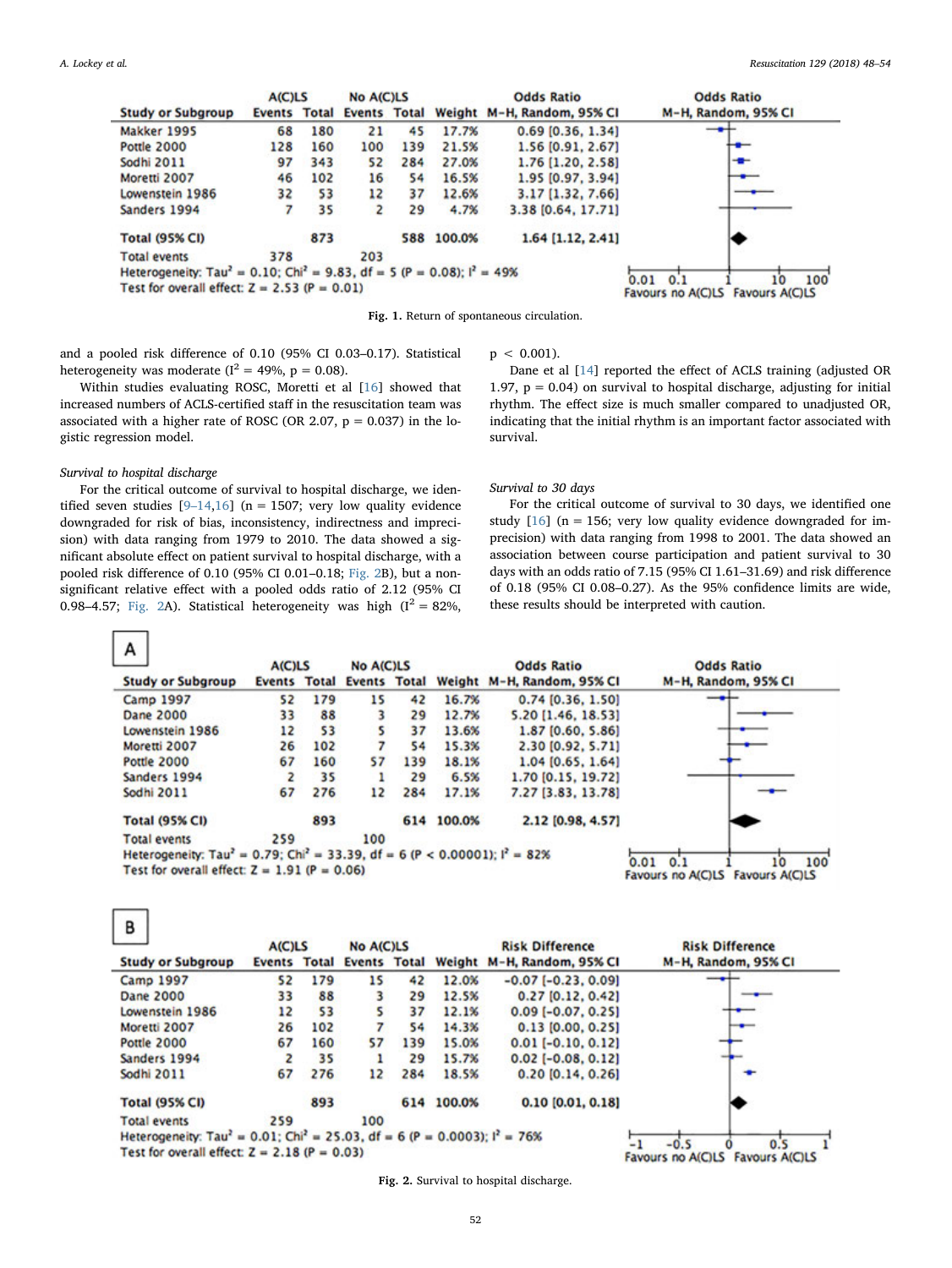<span id="page-5-0"></span>

Fig. 3. Survival to 1 year.

#### Survival to 1 year

For the critical outcome of survival to one year, we identified two studies [\[9](#page-6-8)[,16](#page-6-11)] ( $n = 455$ ; very low quality evidence downgraded for risk of bias, inconsistency, and imprecision) with data ranging from 1993 to 2001. The data showed non-significant association between course participation and patient survival to 1 year with a pooled odds ratio of 3.61 (95% CI 0.11–119.42; [Fig. 3](#page-5-0)) and risk difference of 0.08 (95% CI -0.13–0.30). Statistical heterogeneity was high ( $I^2 = 83\%$ , p = 0.01).

#### Sensitivity analysis

We conducted sensitivity analyses by pooling results with the same study designs. We found an association between course participation and ROSC in pre- and post- cohort studies; however, the association is not significant in studies with parallel control. For long term survival outcome (i.e. survival to hospital discharge and survival to one year), studies with rigorous designs showed significant results [\(Table 4\)](#page-5-1).

## Discussion

## Limitations and strengths

Analysing the outcomes from non-randomised studies can be challenging as there is a high risk of selection bias, due to differences between populations in the various intervention groups. Only three of the studies [\[10](#page-6-12),[11,](#page-6-14)[16\]](#page-6-11) included a detailed description of the separate group characteristics. Only one study adjusted for the initial rhythm of the patient [[14\]](#page-6-9) and one study adjusted for the number of ACLS certified staff in the resuscitation team [[16\]](#page-6-11).

Advanced life support training is not the only factor that can influence patient outcomes. Despite this, we feel that it is reasonable to combine the studies in the analysis as the intervention (ALS training) and the outcome measures are objective and standardised. To strengthen the analysis, we performed a sensitivity analysis by pooling results with the same study designs.

International Guidelines are reviewed and updated every five years, meaning that papers studying the effects of the course prior to 2015 are

#### <span id="page-5-1"></span>Table 4

sensitivity analyses.

| Outcome                 | Design                | Number of<br>studies | Effect size<br>(95% CI)    | P-value     | $I^2$ |
|-------------------------|-----------------------|----------------------|----------------------------|-------------|-------|
| <b>ROSC</b>             | Historical<br>control | 4                    | 1.85 (1.38,<br>(2.46)      | ${}< 0.001$ | $0\%$ |
|                         | Parallel<br>control   | $\overline{2}$       | 1.15(0.42,<br>3.18)        | 0.78        | 77%   |
| Survival to<br>hospital | Historical<br>control | 5                    | 1.78 (0.66,<br>4.81)       | 0.26        | 87%   |
| discharge               | Parallel<br>control   | 2                    | 3.05(1.42,<br>6.57)        | 0.004       | 0.6%  |
| Survival to one<br>year | Historical<br>control | 1                    | 0.91(0.52,<br>1.57)        | 0.72        | N/A   |
|                         | Parallel<br>control   | 1                    | 23.86<br>(1.41,<br>404.21) | 0.03        | N/A   |

no longer as applicable. The algorithms for managing patients in cardiac arrest have changed significantly over the years, and the instructional design of how the courses are taught have also been updated in line with educational research [\[1\]](#page-6-0).

A limitation is that there was no standardisation between studies with regard to the number of advanced life support trained members of the resuscitation team. It could be argued that the collective knowledge, clinical skills and non-technical skill performance of a team where many or all members are advanced life support trained may produce better outcomes than a team with only one trained member.

Whilst the target audience remains similar, some of the interventions taught on the course have varied over the years. One of the largest studies to study the importance of advanced airway management and drug therapy was the OPALS study from Ontario [[17\]](#page-6-16) which included 5638 patients enrolled from 17 cities in a system already optimised to deliver rapid defibrillation. There were significant differences to return of spontaneous circulation and survival to hospital, but no significant difference however for longer term outcomes (i.e. survival to discharge, survival with cerebral performance category level 1 to one year). These findings support the argument that advanced airway management and drug therapy are of lesser importance in the management of patients in cardiac arrest. On both the AHA ACLS and RC(UK) ALS courses, advanced airway management has been de-emphasised.

Over the years, there has been increasing emphasis on the team approach to resuscitation, with inclusion of new content in the form of videos, lectures and inclusion in the debriefing component of simulation-based education. Multiple reviews of the team training literature support the use of simulation-based team training for improving the process of resuscitative care, both in the simulated and clinical environments [18–[22\]](#page-6-17). While this potentially adds benefit for patient outcomes, it does introduce a potential confounder as these elements were not emphasized in most advanced life support courses until 2010 [[23](#page-6-18)[,24](#page-6-19)]. Emphasis is now given to key crisis resource management principles, including teamwork, leadership, resource allocation, communication and situational awareness [\[1,](#page-6-0)[25](#page-6-20)[,26](#page-6-21)]. The RC(UK) ALS course includes the use of an adapted version of the TEAM tool [[27\]](#page-6-22) to guide an informal assessment of use of these skills during the teaching scenarios.

It would seem therefore that the benefits of the course outweigh the individual components taught. It is well documented that individual skills decay rapidly after tuition [[1](#page-6-0)[,4\]](#page-6-3), but many other factors contribute to determining the outcome of the patient. This is alluded to by Pepe, Abramson and Brown [[28\]](#page-6-23) who challenge the efficacy of the components of ACLS yet state that "it would appear that something about the 'ACLS' worked".

## Integration with prior work

Williams et al [[29\]](#page-6-24) concluded that some evidence is available that advanced life support interventions can improve outcome for patients suffering cardiac arrest in hospital. Their review included studies analysing the outcome from simulation assessments as well as actual patient outcomes. Only one study relating to our review [[16\]](#page-6-11) was identified as their review was limited to studies published between 2005